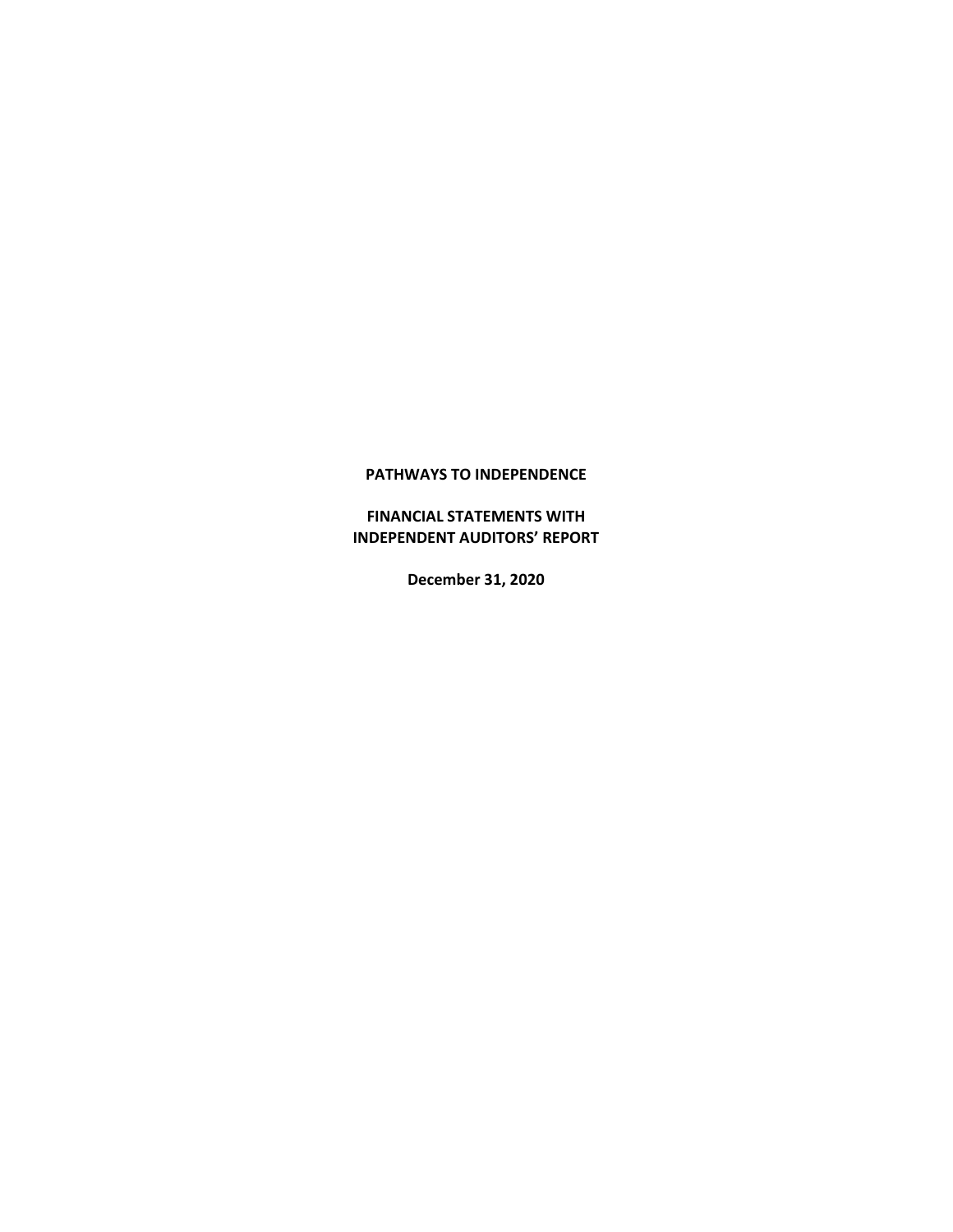December 31, 2020

# **TABLE OF CONTENTS**

|                                     | Page<br>Number |
|-------------------------------------|----------------|
| <b>INDEPENDENT AUDITORS' REPORT</b> | $1 - 2$        |
| <b>FINANCIAL STATEMENTS</b>         |                |
| Statement of financial position     | 3              |
| <b>Statement of activities</b>      | 4              |
| Statement of functional expenses    | 5              |
| Statement of cash flows             | 6              |
| Notes to financial statements       | $7 - 13$       |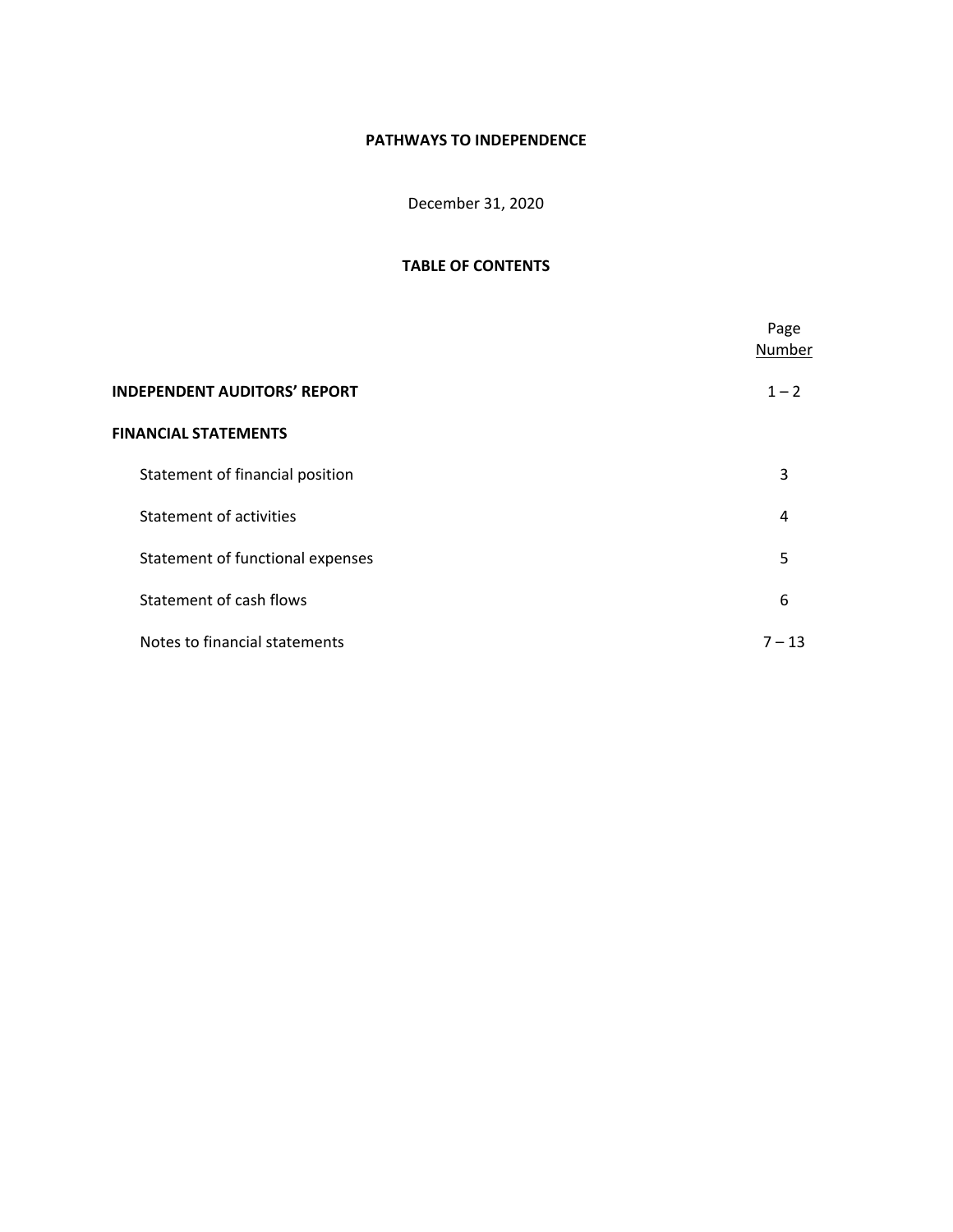#### **INDEPENDENT AUDITORS' REPORT**

The Board of Directors Pathways to Independence Huntington Beach, California

# *Report on the Audit of the Financial Statements*

# *Opinion*

We have audited the financial statements of Pathways to Independence which comprise the statement of financial position as of December 31, 2020, and the related statements of activities, functional expenses, and cash flows for the year then ended, and the related notes to the financial statements.

In our opinion, the accompanying financial statements present fairly, in all material respects, the financial position of Pathways to Independence as of December 31, 2020, and the changes in its net assets and its cash flows for the year then ended in accordance with accounting principles generally accepted in the United States of America.

# *Basis for Opinion*

We conducted our audits in accordance with auditing standards generally accepted in the United States of America (GAAS). Our responsibilities under those standards are further described in the Auditors' Responsibilities for the Audit of the Financial Statements section of our report. We are required to be independent of Pathways to Independence and to meet our other ethical responsibilities, in accordance with the relevant ethical requirements relating to our audits. We believe that the audit evidence we have obtained is sufficient and appropriate to provide a basis for our audit opinion.

# *Responsibilities of Management for the Financial Statements*

Management is responsible for the preparation and fair presentation of the financial statements in accordance with accounting principles generally accepted in the United States of America, and for the design, implementation, and maintenance of internal control relevant to the preparation and fair presentation of financial statements that are free from material misstatement, whether due to fraud or error.

In preparing the financial statements, management is required to evaluate whether there are conditions or events, considered in the aggregate, that raise substantial doubt about Pathways to Independence's ability to continue as a going concern for one year after the date that the financial statements are issued.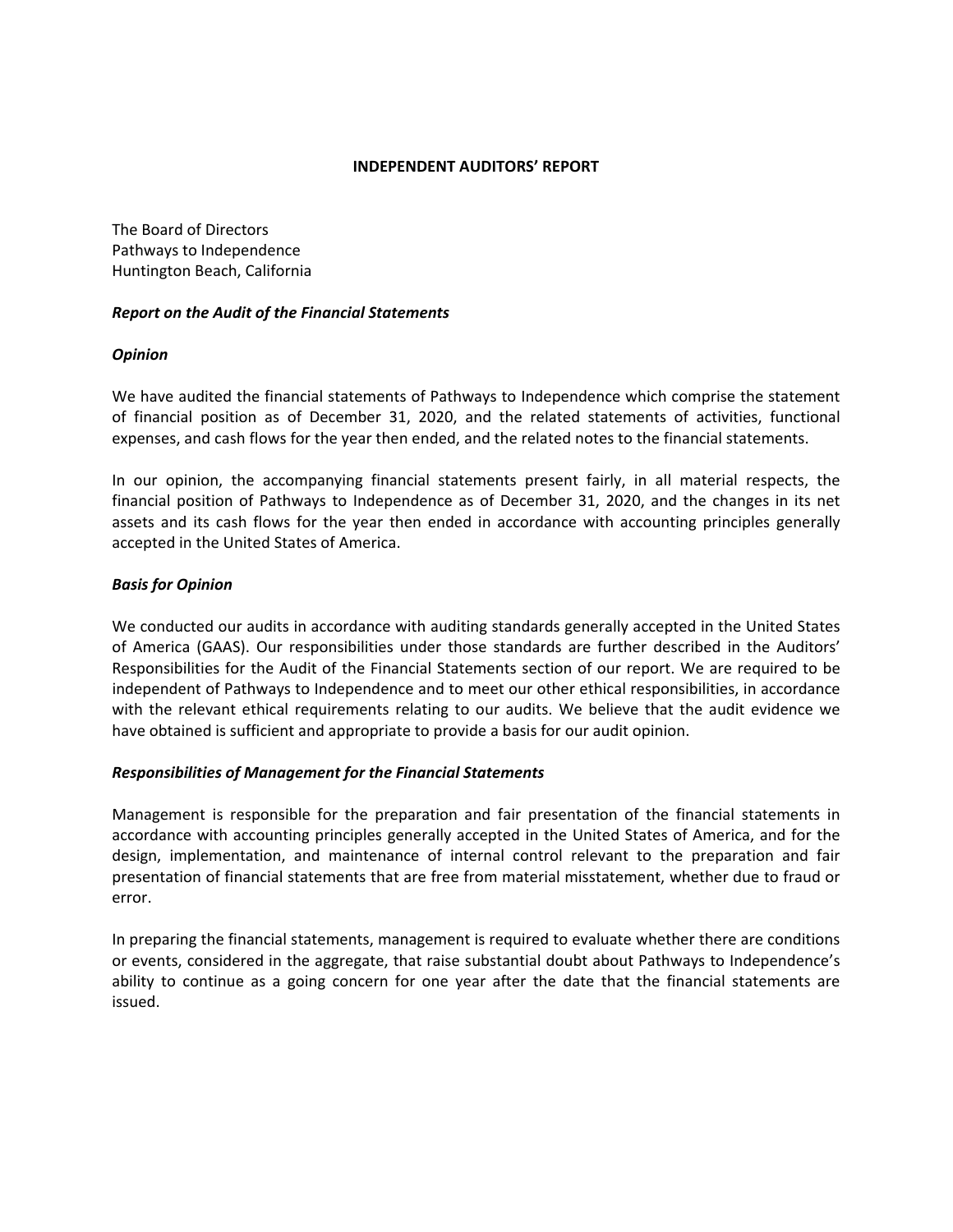The Board of Directors Pathways to Independence Huntington Beach, California

# *Auditors' Responsibilities for the Audit of the Financial Statements*

Our objectives are to obtain reasonable assurance about whether the financial statements as a whole are free from material misstatement, whether due to fraud or error, and to issue an auditors' report that includes our opinion. Reasonable assurance is a high level of assurance but is not absolute assurance and therefore is not a guarantee that an audit conducted in accordance with GAAS will always detect a material misstatement when it exists. The risk of not detecting a material misstatement resulting from fraud is higher than for one resulting from error, as fraud may involve collusion, forgery, intentional omissions, misrepresentations, or the override of internal control. Misstatements are considered material if there is a substantial likelihood that, individually or in the aggregate, they would influence the judgment made by a reasonable user based on the financial statements.

In performing an audit in accordance with GAAS, we:

- Exercise professional judgment and maintain professional skepticism throughout the audit.
- Identify and assess the risks of material misstatement of the financial statements, whether due to fraud or error, and design and perform audit procedures responsive to those risks. Such procedures include examining, on a test basis, evidence regarding the amounts and disclosures in the financial statements.
- Obtain an understanding of internal controls relevant to the audit in order to design audit procedures that are appropriate in the circumstances, but not for the purpose of expressing an opinion on the effectiveness of Pathways to Independence's internal controls. Accordingly, no such opinion is expressed.
- Evaluate the appropriateness of accounting policies used and the reasonableness of significant accounting estimates made by management, as well as evaluate the overall presentation of the financial statements.
- Conclude whether, in our judgment, there are conditions or events, considered in the aggregate, that raise substantial doubt about Pathways to Independence's ability to continue as a going concern for a reasonable period of time.

We are required to communicate with those charged with governance regarding, among other matters, the planned scope and timing of the audit, significant audit findings, and certain internal control– related matters that we identified during the audit.

Renald Blue & Co. CPAN

Santa Ana, California June \_\_, 2022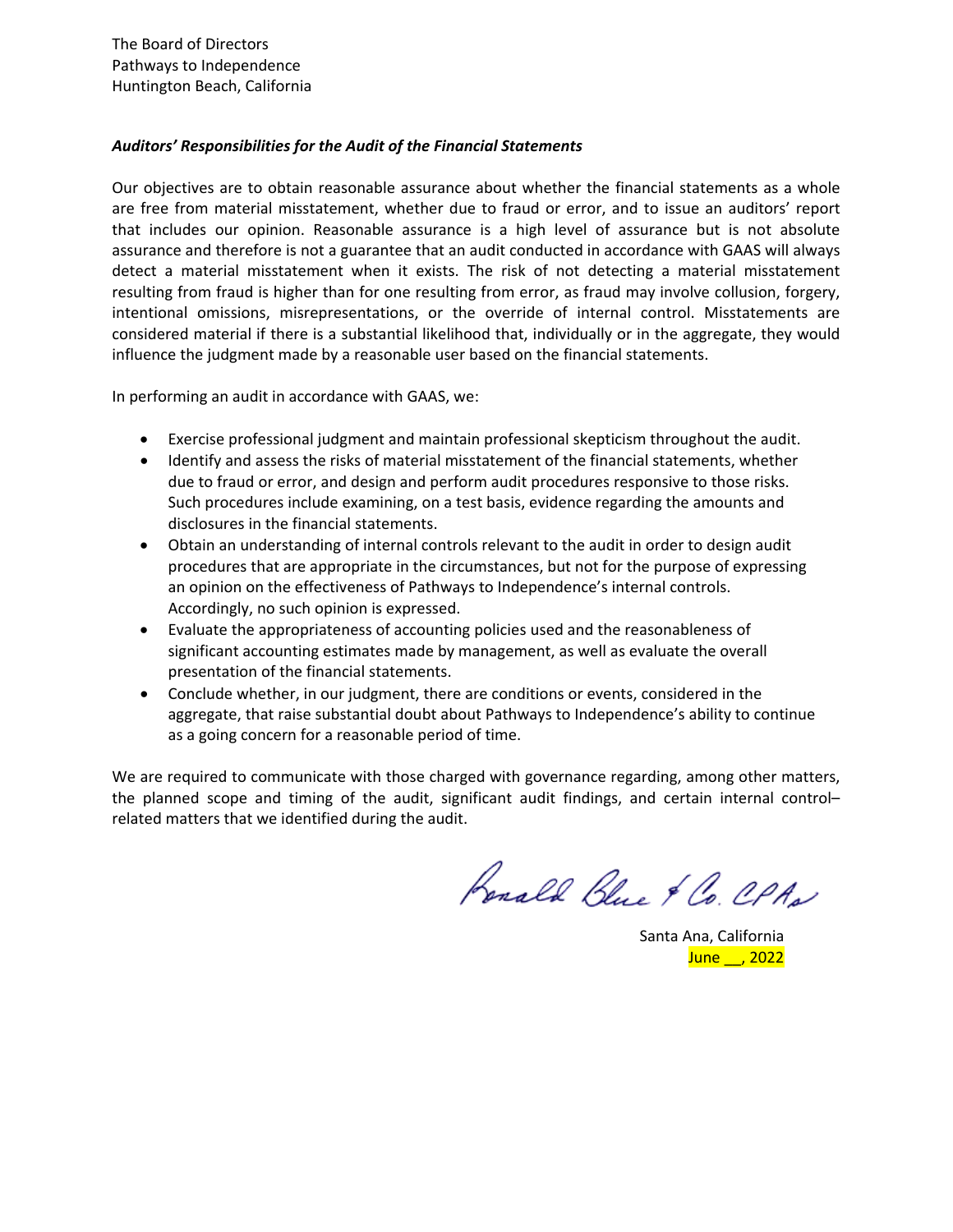# **STATEMENT OF FINANCIAL POSITION**

December 31, 2020

#### **ASSETS**

| Current assets:                          |                 |
|------------------------------------------|-----------------|
| Cash and cash equivalents - unrestricted | \$<br>810,089   |
| Total cash and cash equivalents          | 810,089         |
| Investments - unrestricted               | 60,132          |
| Investments - restricted                 | 276,690         |
| <b>Total investments</b>                 | 336,822         |
| Loans receivable                         | 2,396           |
| Prepaid expenses                         | 9,804           |
| <b>Total current assets</b>              | 1,159,111       |
| Noncurrent assets:                       |                 |
| Property and equipment, net              | 4,760,813       |
| <b>Total noncurrent assets</b>           | 4,760,813       |
| <b>Total assets</b>                      | Ş<br>5,919,924  |
| <b>LIABILITIES AND NET ASSETS</b>        |                 |
| <b>Current liabilities:</b>              |                 |
| Accounts payable                         | \$<br>5,088     |
| Accrued expenses                         | 32,941          |
| Deferred grant income - PPP              | 49,177          |
| <b>Total current liabilities</b>         | 87,206          |
| <b>Total liabilities</b>                 | 87,206          |
| Net assets:                              |                 |
| Without donor restrictions               | 5,556,028       |
| With donor restrictions                  | 276,690         |
| Total net assets                         | 5,832,718       |
| Total liabilities and net assets         | \$<br>5,919,924 |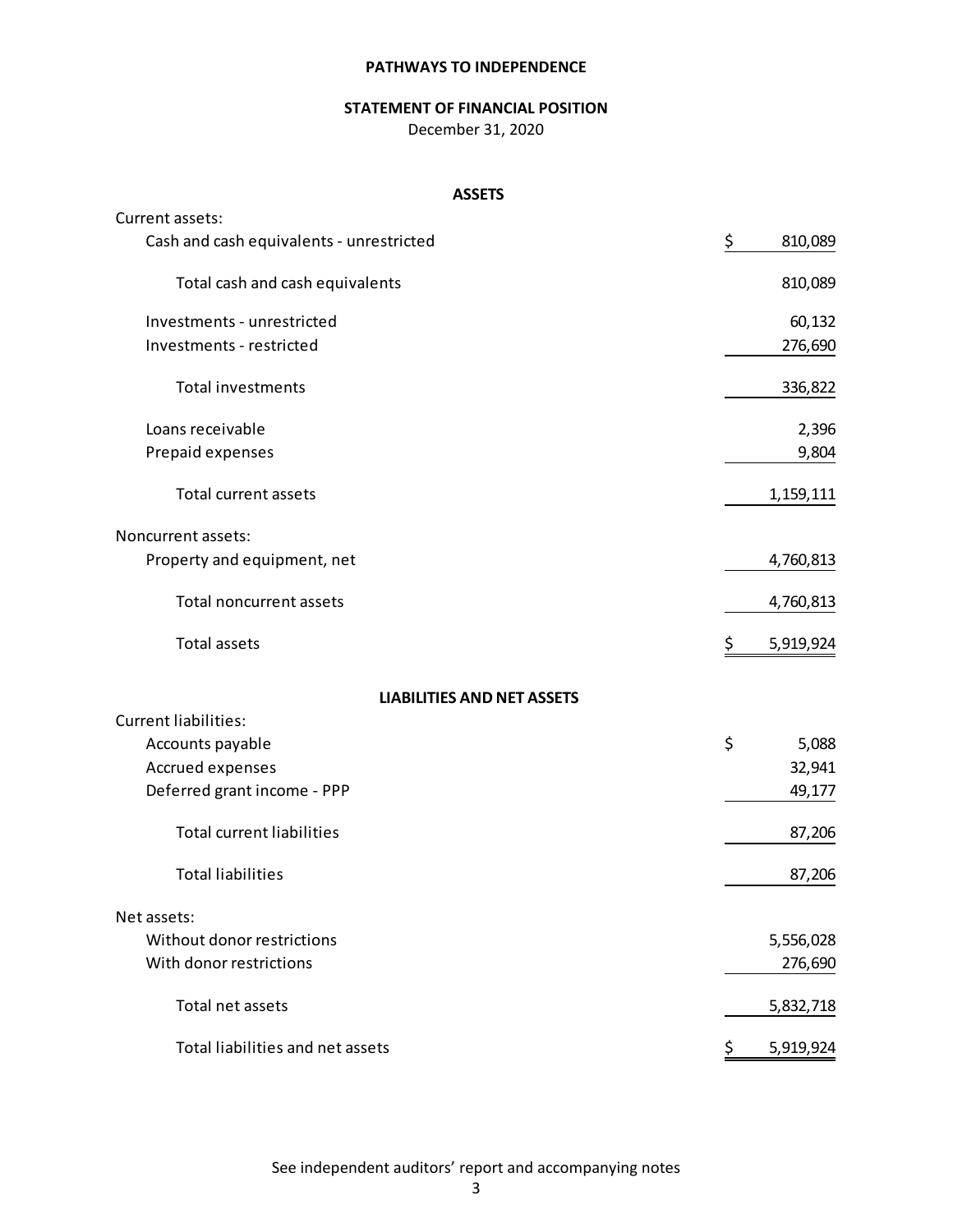# **STATEMENT OF ACTIVITIES**

For the Year Ended December 31, 2020

|                                      | Without donor<br>restrictions |               | With donor<br>restrictions | Total           |
|--------------------------------------|-------------------------------|---------------|----------------------------|-----------------|
| Support and revenues:                |                               |               |                            |                 |
| Contributions                        | \$                            | 146,540<br>\$ |                            | \$<br>146,540   |
| Grants                               |                               | 44,750        | 45,000                     | 89,750          |
| Special events, net                  |                               | 870,522       |                            | 870,522         |
| Rent income - Residential Program    |                               | 149,465       |                            | 149,465         |
| Investment income, net               |                               | 3,970         | 84,346                     | 88,316          |
| Net assets released from restriction |                               | 26,981        | (26,981)                   |                 |
| Total support and revenues           |                               | 1,242,228     | 102,365                    | 1,344,593       |
| Expenses:                            |                               |               |                            |                 |
| Program activities                   |                               | 1,136,757     |                            | 1,136,757       |
| Supporting activities:               |                               |               |                            |                 |
| General and administrative           |                               | 122,213       |                            | 122,213         |
| Fundraising                          |                               | 164,057       |                            | 164,057         |
| Total supporting activities          |                               | 286,270       |                            | 286,270         |
| <b>Total expenses</b>                |                               | 1,423,027     |                            | 1,423,027       |
| Change in net assets                 |                               | (180, 799)    | 102,365                    | (78, 434)       |
| Net assets, beginning of year        |                               | 5,736,827     | 174,325                    | 5,911,152       |
| Net assets, end of year              | \$                            | 5,556,028     | 276,690                    | \$<br>5,832,718 |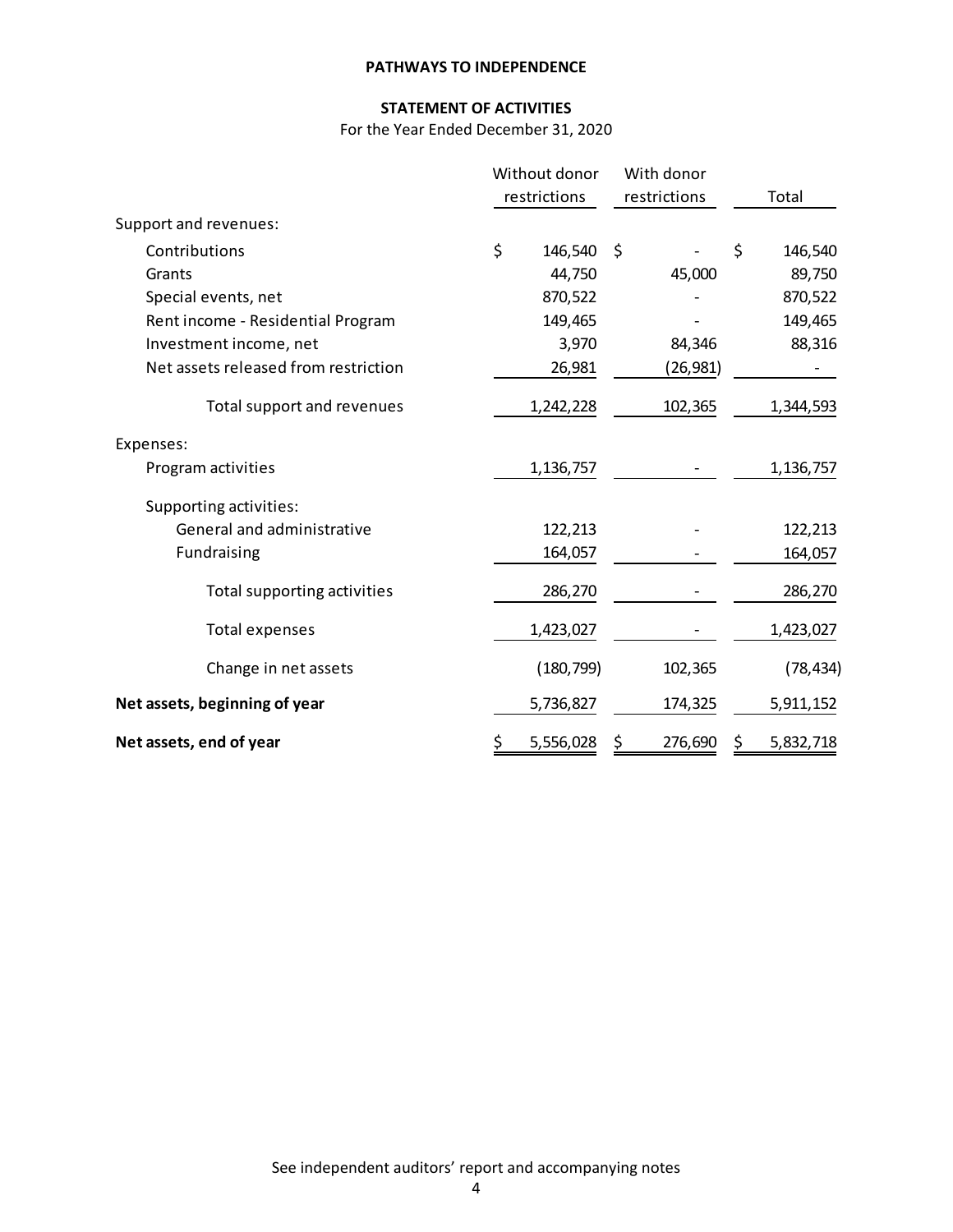# **STATEMENT OF FUNCTIONAL EXPENSES**

For the Year Ended December 31, 2020

|                               |                 | Supporting activities |                |    |             |                 |
|-------------------------------|-----------------|-----------------------|----------------|----|-------------|-----------------|
|                               | Program         |                       | General and    |    |             |                 |
|                               | activities      |                       | administrative |    | Fundraising | Total           |
| Expenses:                     |                 |                       |                |    |             |                 |
| Advertising and marketing     | \$<br>383       | \$                    | 67             | \$ | 1,283       | \$<br>1,733     |
| Auto                          | 125,632         |                       |                |    |             | 125,632         |
| Bank and merchant fees        | 648             |                       | 342            |    | 6,397       | 7,387           |
| Books and supplies            | 39,464          |                       | 3,479          |    | 859         | 43,802          |
| <b>Client Services</b>        | 18,227          |                       |                |    |             | 18,227          |
| Conferences and meetings      | 477             |                       | 89             |    | 327         | 893             |
| Depreciation                  | 151,060         |                       |                |    |             | 151,060         |
| Dues, subscriptions, and fees | 3,893           |                       | 2,109          |    | 373         | 6,375           |
| <b>Employee benefits</b>      | 10,932          |                       | 7,458          |    | 221         | 18,611          |
| Furnishings                   | 16,586          |                       |                |    |             | 16,586          |
| Housing                       | 299,123         |                       |                |    |             | 299,123         |
| Insurance                     | 2,670           |                       | 14,205         |    | 261         | 17,136          |
| Miscellaneous                 | 9,616           |                       |                |    |             | 9,616           |
| Payroll taxes                 | 7,425           |                       | 3,056          |    | 16,480      | 26,961          |
| Printing and postage          | 3,788           |                       | 4,768          |    | 2,104       | 10,660          |
| Professional fees             | 23,743          |                       | 13,753         |    |             | 37,496          |
| Repairs and maintenance       | 51,242          |                       |                |    |             | 51,242          |
| Salaries and wages            | 132,949         |                       | 54,590         |    | 133,496     | 321,035         |
| Telecommunications            | 2,756           |                       | 18,298         |    | 2,256       | 23,311          |
| Therapy and medical           | 67,323          |                       |                |    |             | 67,323          |
| <b>Tuition fees</b>           | 96,359          |                       |                |    |             | 96,359          |
| Utilities                     | 72,459          |                       |                |    |             | 72,459          |
| Total expenses                | \$<br>1,136,757 | Ş                     | 122,213        | \$ | 164,057     | \$<br>1,423,027 |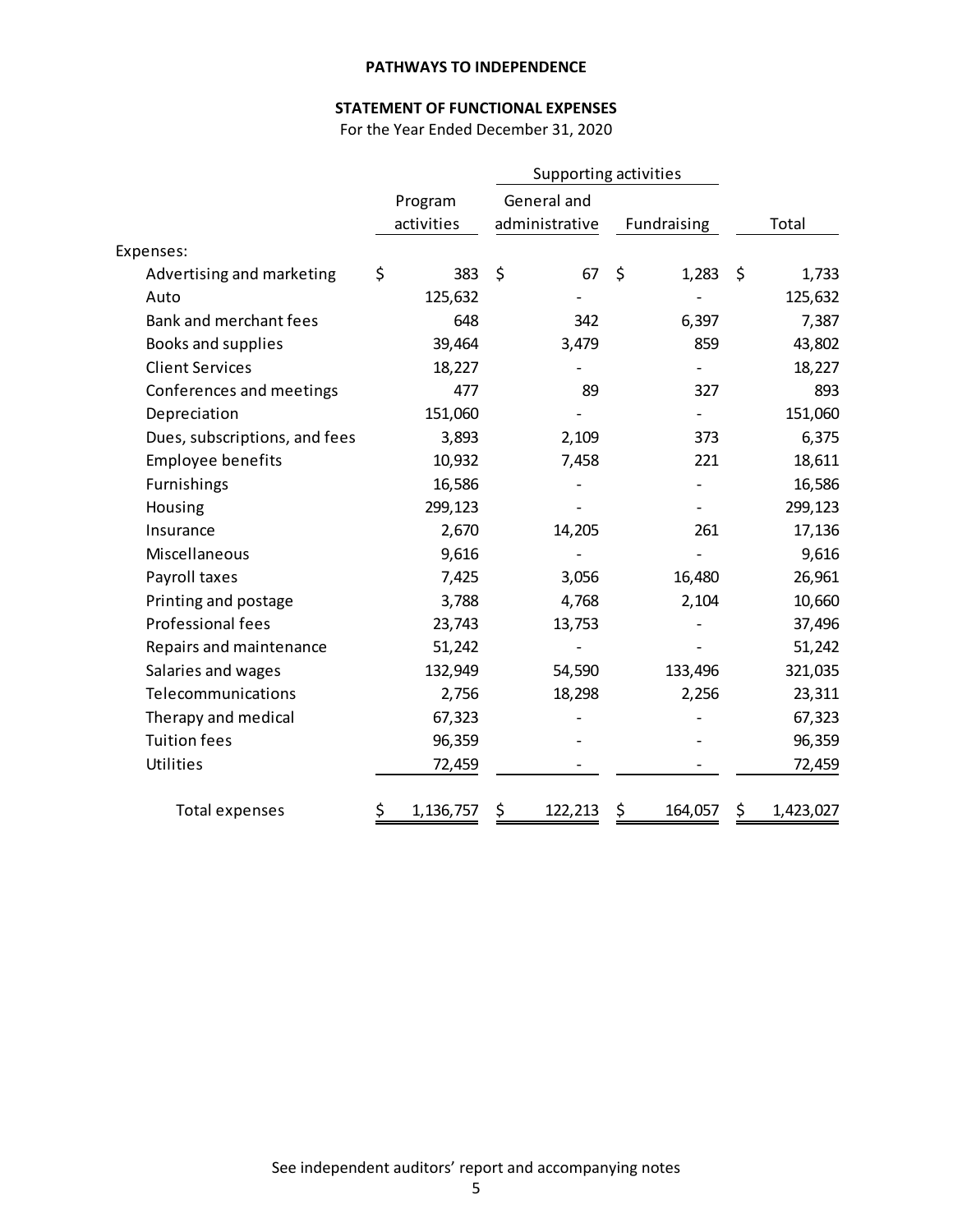# **STATEMENT OF CASH FLOWS**

For the Year Ended December 31, 2020

| Cash flows from operating activities:              |                 |
|----------------------------------------------------|-----------------|
| Change in net assets                               | \$<br>(78, 434) |
| Adjustments to reconcile change in net assets      |                 |
| to net cash flows from operating activities:       |                 |
| Gain (loss) on investments                         | (83, 348)       |
| Dividends reinvested                               | (3, 420)        |
| Depreciation expense                               | 151,060         |
| Changes in:                                        |                 |
| Client loans receivable                            | 225             |
| Prepaid expenses                                   | 283             |
| Accounts payable                                   | (24, 737)       |
| Accrued expenses                                   | (20, 873)       |
| Deferred grant income - PPP                        | 49,177          |
| Deferred revenue                                   | (141,000)       |
| Net cash flows from operating activities           | (151,067)       |
| Net change in cash and cash equivalents            | (151,067)       |
| Total cash and cash equivalents, beginning of year | 961,156         |
| Total cash and cash equivalents, end of year       | 810,089         |

There were no investing of financing activities during the year ended December 31, 2020.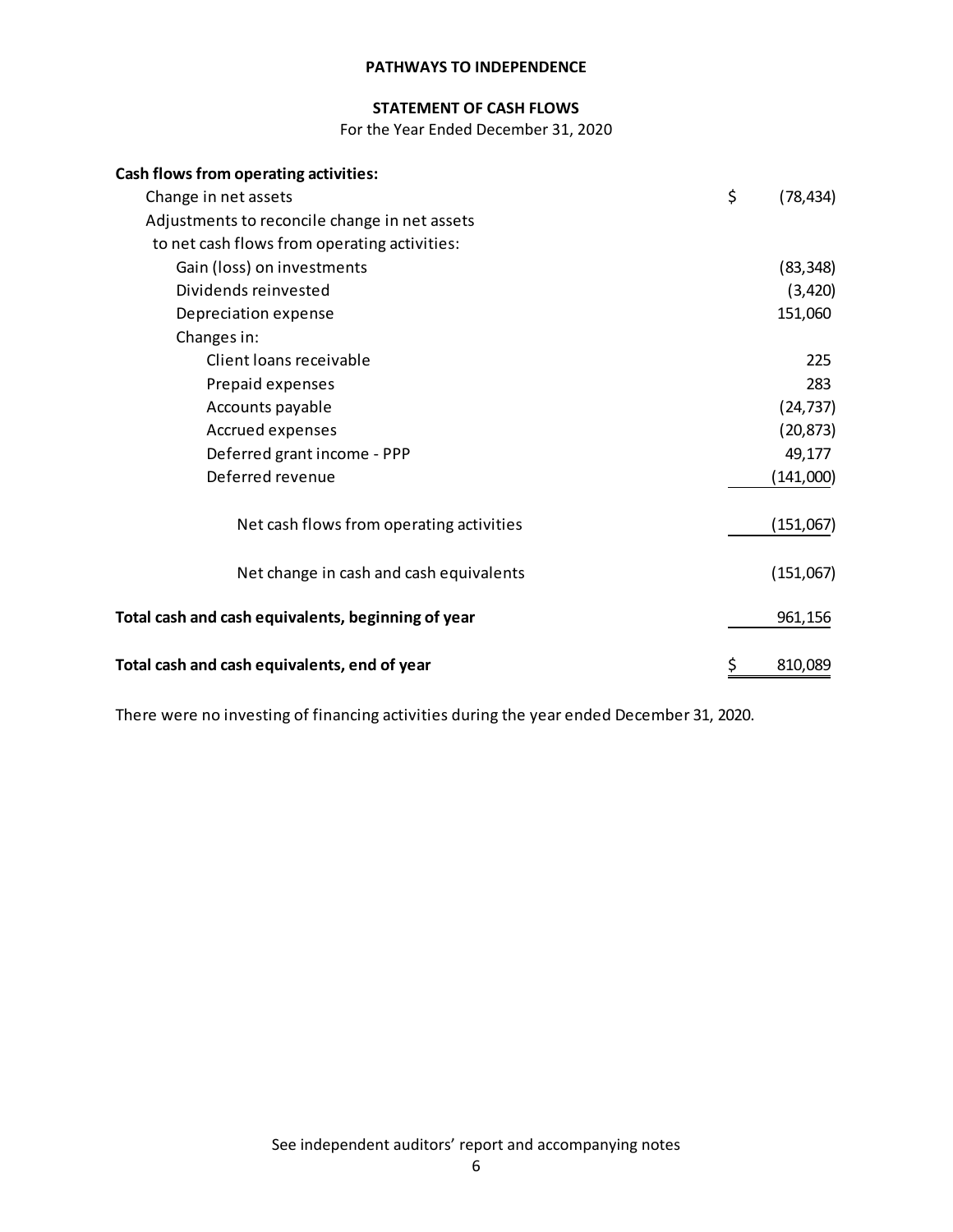## **NOTES TO FINANCIAL STATEMENTS**

December 31, 2020

## **Note 1 – Summary of significant accounting policies**

This summary of significant accounting policies is presented to assist in understanding the accompanying financial statements. The financial statements and notes are the representations of Pathways to Independence's management, which is responsible for their integrity and objectivity. These accounting policies conform to generally accepted accounting policies and have been consistently applied in the preparation of the financial statements.

#### Nature of activities

Pathways to Independence (the Organization) was incorporated in 1994 as a California nonprofit corporation to provide long‐term and comprehensive assistance through personalized strategies to young women in Long Beach and Orange County who are living below the poverty level, who come from an abusive background, and who have a serious desire to become financially and socially self‐sufficient and to contribute to our society. This assistance includes education and job training, professional counseling and medical care, part‐time employment, and mentoring.

In order to provide for the physical, emotional, and psychological needs of its clients throughout their educational training, the Organization seeks participating and contributions from individuals, healthcare professionals, and businesses.

# Basis of accounting

The financial statements of the Organization have been prepared on the accrual basis in accordance with accounting principles generally accepted in the United States of America and accordingly reflect all significant receivables, payables, and other liabilities.

#### Concentrations of credit risk

The Organization maintains its cash deposit accounts at various commercial banks located in Southern California. Cash accounts at banks are insured by the Federal Deposit Insurance Corporation (FDIC) and National Credit Union Administration (NCUA) up to \$250,000. The balances in these accounts may, at times, exceed federally insured limits. At December 31, 2020, cash balances exceeded insured limits by \$329,149. Management believes the Organization is not exposed to any significant risk in connection with cash accounts.

#### Cash and cash equivalents

All cash and highly liquid financial instruments with original maturities of three months or less, which are neither held for nor restricted by donors for long‐term purposes, are considered to be cash and cash equivalents. Cash and highly liquid financial instruments restricted to building project endowments that are perpetual in nature, or other long-term purposes are excluded from this definition.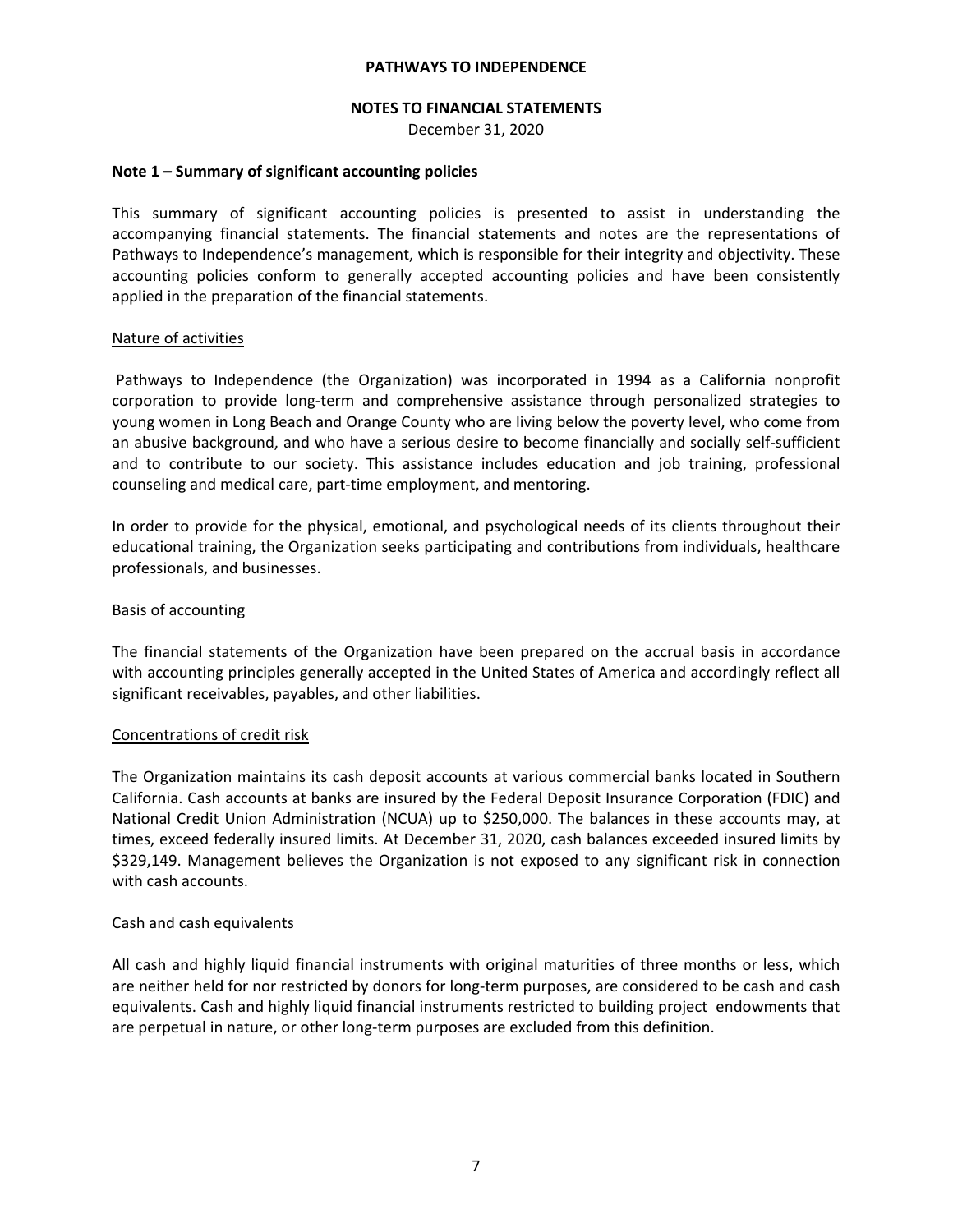#### **NOTES TO FINANCIAL STATEMENTS**

December 31, 2020

## **Note 1 – Summary of significant accounting policies (continued)**

#### Loans receivable

From time to time and on a case-by-case basis, the Organization will provide an advance of the monthly stipend to a client. These advances are recorded as loans receivable on the statement of financial position and are paid back by the clients through a deduction of future stipends.

#### Promises to give

The Organization may at times receive pledges from donors. Since these pledges do not meet the criteria for revenue recognition they are not reflected as contributions in the statements of activities until the donations are received.

#### Property and equipment

Capital expenditures over \$1,000 for property and equipment are capitalized, and presented at cost. Depreciation is computed on the straight-line method over the estimated useful lives of the assets, which range from three to forty years. Donated assets are capitalized at their approximate fair value at the date of the gift. Depreciation expense for the year ended December 31, 2020, was \$151,060.

Long‐lived assets are reviewed for impairment whenever events or changes in circumstances indicate that the carrying amount of an asset may not be recoverable. Recoverability of assets to be held and used is measured by a comparison of the carrying amount of an asset to future net cash flows (undiscounted and without interest) expected to be generated by the asset. If such assets are considered to be impaired, the impairment to be recognized is measured by the amount by which the carrying amount of the asset exceeds the fair value of the asset. Assets to be disposed of are reported at the lower of the carrying amount or fair value less costs to sell. During 2020, there were no events or changes in circumstances indicating that the carrying amount of long‐lived assets may not be recoverable.

#### Net assets

The Organization reports contributions restricted by donors as increases in net assets without donor restrictions if the restrictions expire (that is, when a stipulated time restriction ends or purpose restriction is accomplished) in the reporting period in which the revenue is recognized. All other donor‐ restricted contributions are reported as net assets with donor restrictions, depending on the nature of restrictions. When a restriction expires, net assets with donor restrictions are reclassified to net assets without donor restrictions and reported in the consolidated statements of activities as net assets released from restrictions. At December 31, 2020 and 2019, net assets with donor restrictions consisted of \$276,690.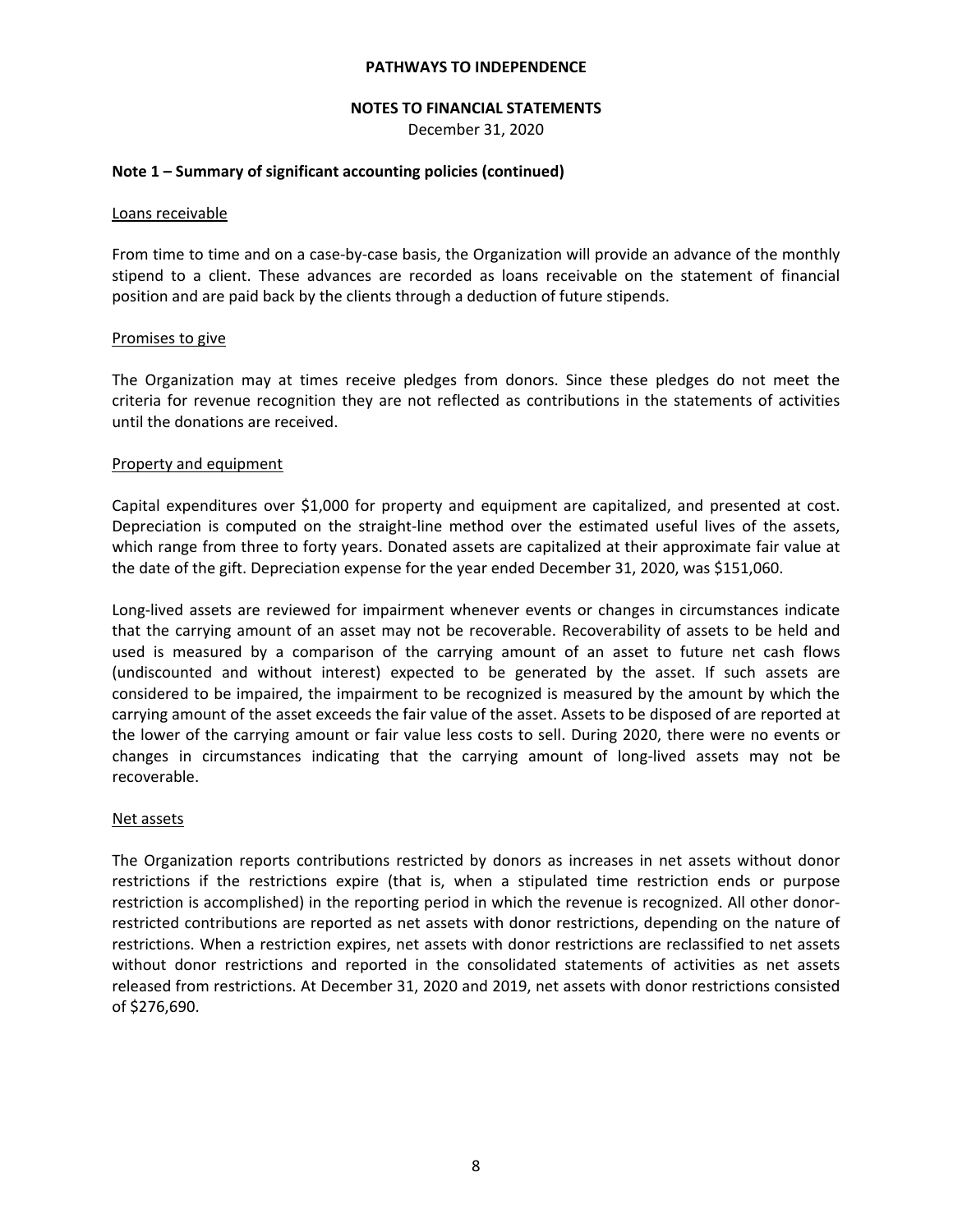## **NOTES TO FINANCIAL STATEMENTS**

December 31, 2020

# **Note 1 – Summary of significant accounting policies (continued)**

## Revenue recognition

Contributions are recognized when cash, securities or other assets, an unconditional promise to give, or notification of a benefit interest is received. Conditional promises to give are not recognized until the conditions on which they depend have been substantially met. Revenue is recognized when earned.

Rental income under an operating lease agreement should be recognized on a straight‐line basis. The Organization records rental income according to each tenant's lease agreement. The difference between the two methods was determined to be immaterial to the financial statements.

Revenue from contracts is recognized when the Organization satisfies a performance obligation by transferring a promised good or service to a customer. The Organization considers the terms of the contract and all relevant facts and circumstances when applying the revenue recognition standard. The Organization also applies the revenue recognition standard consistently to contracts with similar characteristics and in similar circumstances.

# Contributed goods and services

Volunteers contribute amounts of time to the program activities, administration, and fundraising and development activities carried out by the Organization. However, the financial statements do not reflect the value of these contributed services because they do not meet recognition criteria prescribed by accounting principles generally accepted in the United States. Contributed goods are recorded at fair value at the date of the donation. Donated professional services are recorded at their respective fair values. No significant contributions of such goods or services were received during the years ended December 31, 2020.

# Functional allocation of expenses

The financial statements report certain categories of expenses that are attributed to more than one program or supporting function. Therefore, expenses require allocation on a reasonable basis that is consistently applied. Certain significant expenses are allocated on a basis of square footage, such as depreciation and other facilities expenses; while others are allocated on a basis of time and effort estimates, such as items related to payroll.

#### Advertising and marketing costs

The Organization records advertising and marketing expenses when incurred. Advertising and marketing expense for the year ended December 31, 2020, was 1,733.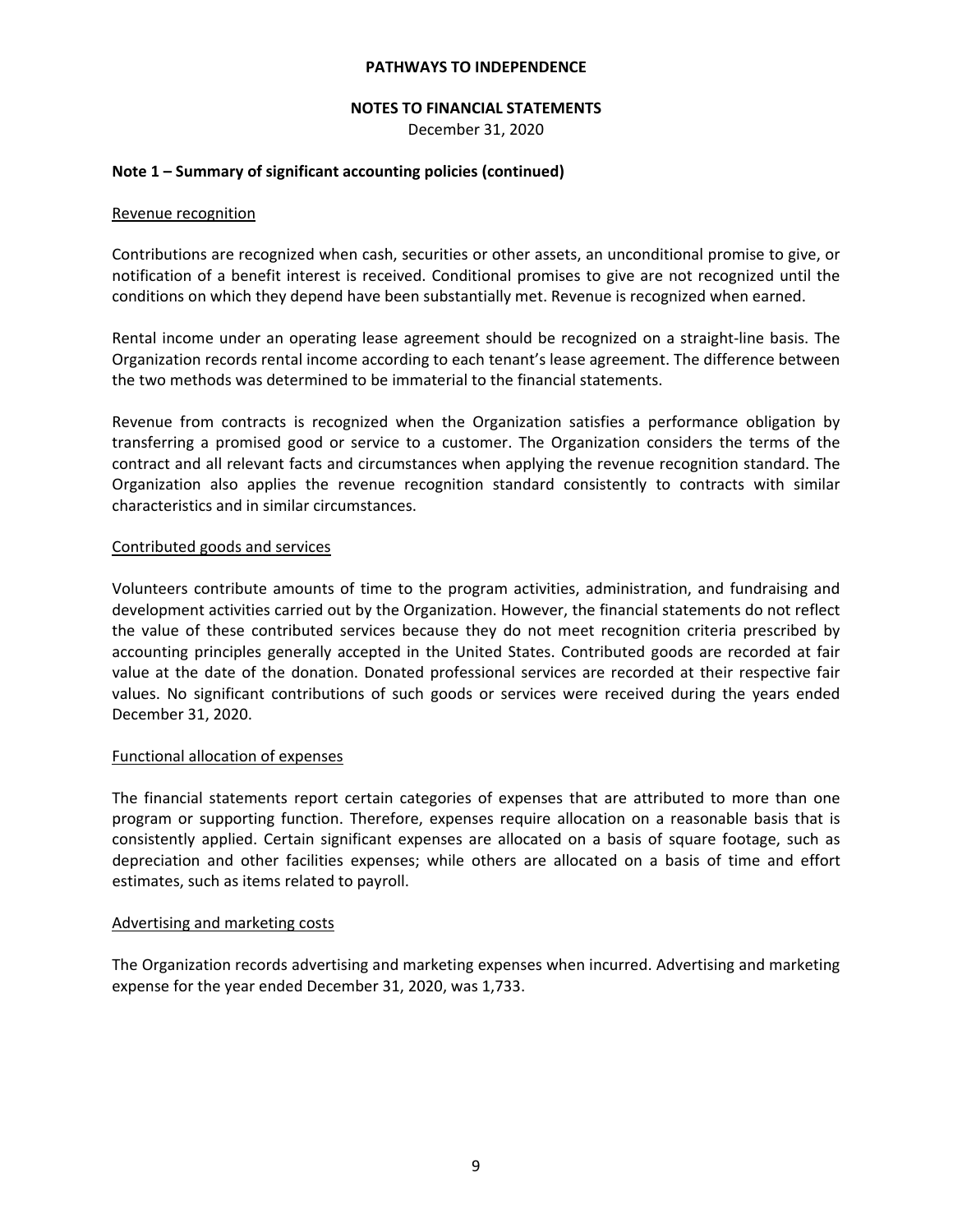#### **NOTES TO FINANCIAL STATEMENTS**

December 31, 2020

## **Note 1 – Summary of significant accounting policies (continued)**

#### Income taxes

The Organization is exempt from Federal and California income tax under Internal Revenue Code section 501(c)(3). The Organization is subject, however, to Federal and California income tax on unrelated business income as stipulated in Internal Revenue Code Section 511 and Regulation Section 1.511. During the year ended December 31, 2020, the Organization had no activities unrelated to its exempt purpose, and therefore incurred no tax liability due to unrelated business income. The Organization does not believe its financial statements include (or reflect) any uncertain tax positions.

#### Use of estimates

The preparation of financial statements in conformity with accounting principles generally accepted in the United States of America requires management to make estimates and assumptions that affect certain reported amounts and disclosures. Accordingly, actual results could differ from these estimates.

# **Note 2 – Liquidity and availability**

As part of liquidity management, the Organization has put a policy in place to structure its financial assets to be available as its general expenditures, liabilities, and other obligations come due. Financial assets available for general expenditure within one year consisted of the following at December 31, 2020:

| Total cash and cash equivalents                                                           | \$<br>810,089 |
|-------------------------------------------------------------------------------------------|---------------|
| Investments                                                                               | 60,132        |
| Loans receivable                                                                          | 2,396         |
| Total financial assets                                                                    | 872,617       |
| Donor contributions with specific purpose restrictions                                    | 276,690       |
| <b>Total restrictions</b>                                                                 | 276,690       |
| Financial assets available to meet cash needs for general<br>expenditures within one year | 595.927       |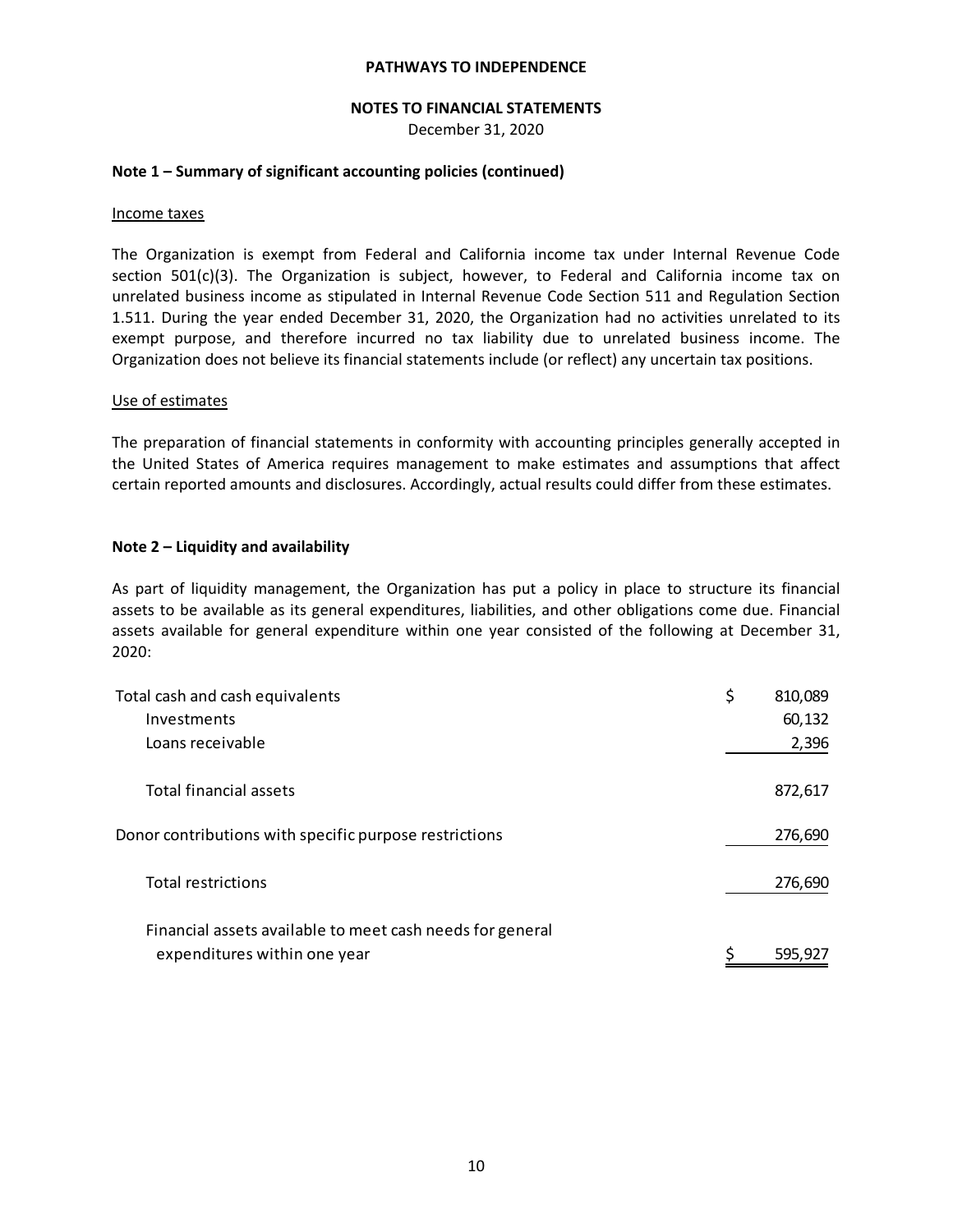#### **NOTES TO FINANCIAL STATEMENTS**

December 31, 2020

#### **Note 3 – Investments**

The framework for measuring fair value provides a fair value hierarchy that prioritizes the inputs to valuation techniques used to measure fair value. The hierarchy gives the highest priority to unadjusted quoted prices in active markets for identical assets or liabilities (level 1) and the lowest priority to unobservable inputs (level 3). The three levels of the fair value hierarchy are described as follows:

**Level 1:** Inputs to the valuation methodology are unadjusted quoted prices for identical assets or liabilities in active markets that the Organization has the ability to access.

**Level 2:** Inputs to the valuation methodology include: quoted prices for similar assets or liabilities in active markets; quoted prices for identical or similar assets or liabilities in inactive markets; inputs other than quoted prices that are observable for the asset or liability; inputs that are derived principally from or corroborated by observable market data by correlation or other means. If the asset or liability has a specified (contractual) term, the level 2 input must be observable for substantially the full term of the asset or liability.

**Level 3:** Inputs to the valuation methodology are unobservable and significant to the fair value measurement. The asset or liability's fair value measurement level within the fair value hierarchy is based on the lowest level of any input that is significant to the fair value measurement. Valuation techniques maximize the use of relevant observable inputs and minimize the use of unobservable inputs.

Following is a description of the valuation methodologies used for assets measured at fair value. There have been no changes in the methodologies used at December 31, 2020

The following table sets forth by level, within the fair value hierarchy, the Organization's assets at fair value as of December 31, 2020:

|                     | Level 1      | Level 2                  | Level 3 | Total   |
|---------------------|--------------|--------------------------|---------|---------|
| Investments:        |              |                          |         |         |
| Equity securities   | $325,550$ \$ |                          |         | 325,550 |
| Cash, money markets | 9,922        | $\overline{\phantom{0}}$ |         | 9,922   |
| Fixed income funds  | 1,350        | $\overline{\phantom{0}}$ |         | 1,350   |
|                     | 336,822      | ۰                        |         | 336,822 |

Investment income was comprised of the following for the year ended December 31, 2020:

| Total investment income, net        | 88,316 |
|-------------------------------------|--------|
| Realized and unrealized gain (loss) | 84.346 |
| Dividends and interest              | 3.970  |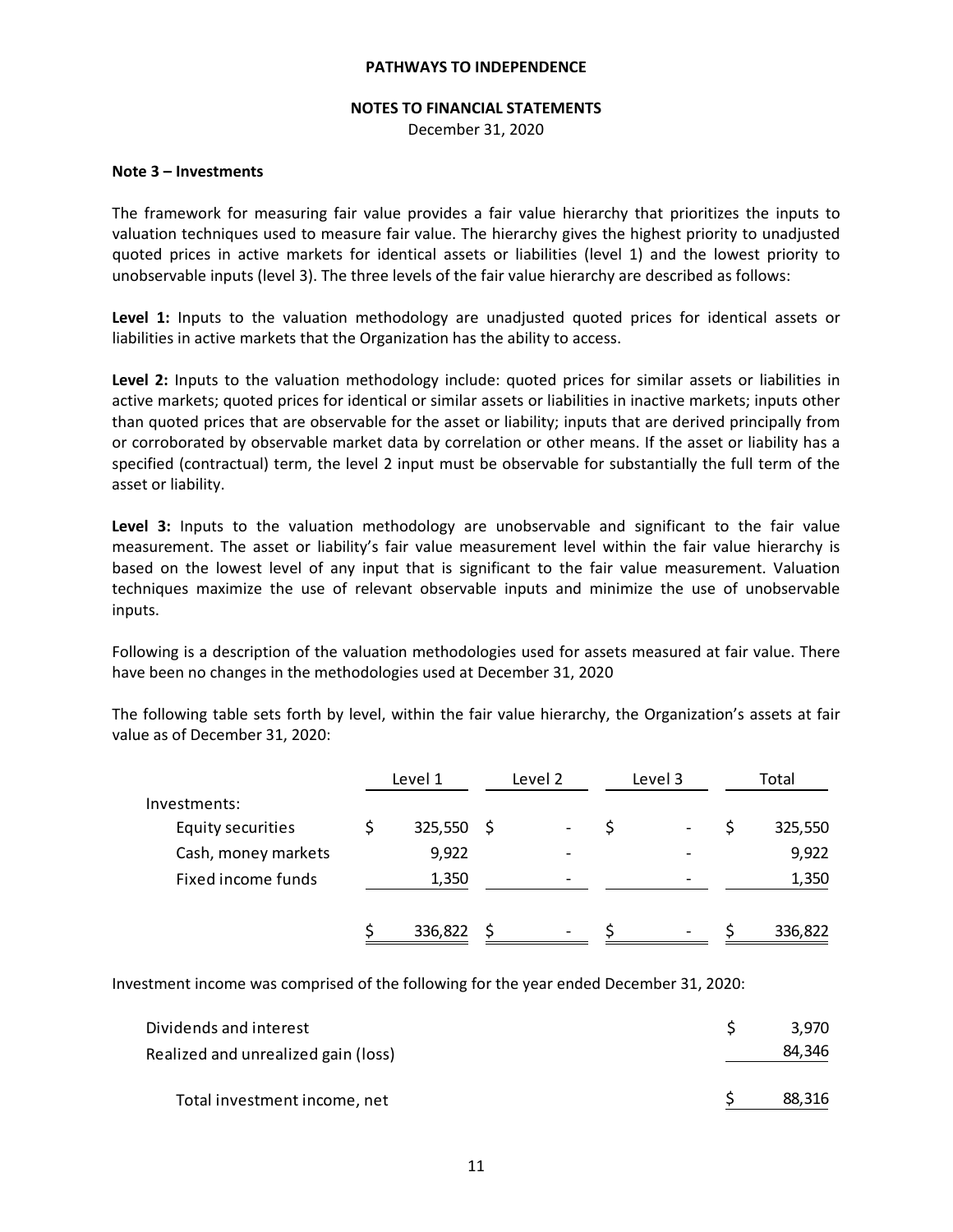# **NOTES TO FINANCIAL STATEMENTS**

December 31, 2020

# **Note 4 – Property and equipment**

Property and equipment consisted of the following at December 31, 2020:

| Land                              | \$<br>1,851,301 |
|-----------------------------------|-----------------|
| <b>Buildings and improvements</b> | 4,236,135       |
| Appliances and furniture          | 53,712          |
|                                   |                 |
| Total property and equipment      | 6,141,148       |
|                                   |                 |
| Less: accumulated depreciation    | (1,380,335)     |
|                                   |                 |
| Property and equipment, net       | 4,760,813       |

## **Note 5 – Deferred grant income – PPP**

On August 6, 2020, the Organization received funds in the amount of \$49,177 via the Paycheck Protection Program under the CARES Act. The funds were initially recorded as deferred grant income and will be recognized as revenue upon forgiveness. The Organization expects to receive forgiveness in full. See Note 9.

#### **Note 6 – Net assets with donor restrictions**

Net assets with donor restrictions consisted of the following at June 30:

| Perpetual restriction for Program Development | 276,690 |
|-----------------------------------------------|---------|
| Total net assets with donor restrictions      | 276,690 |